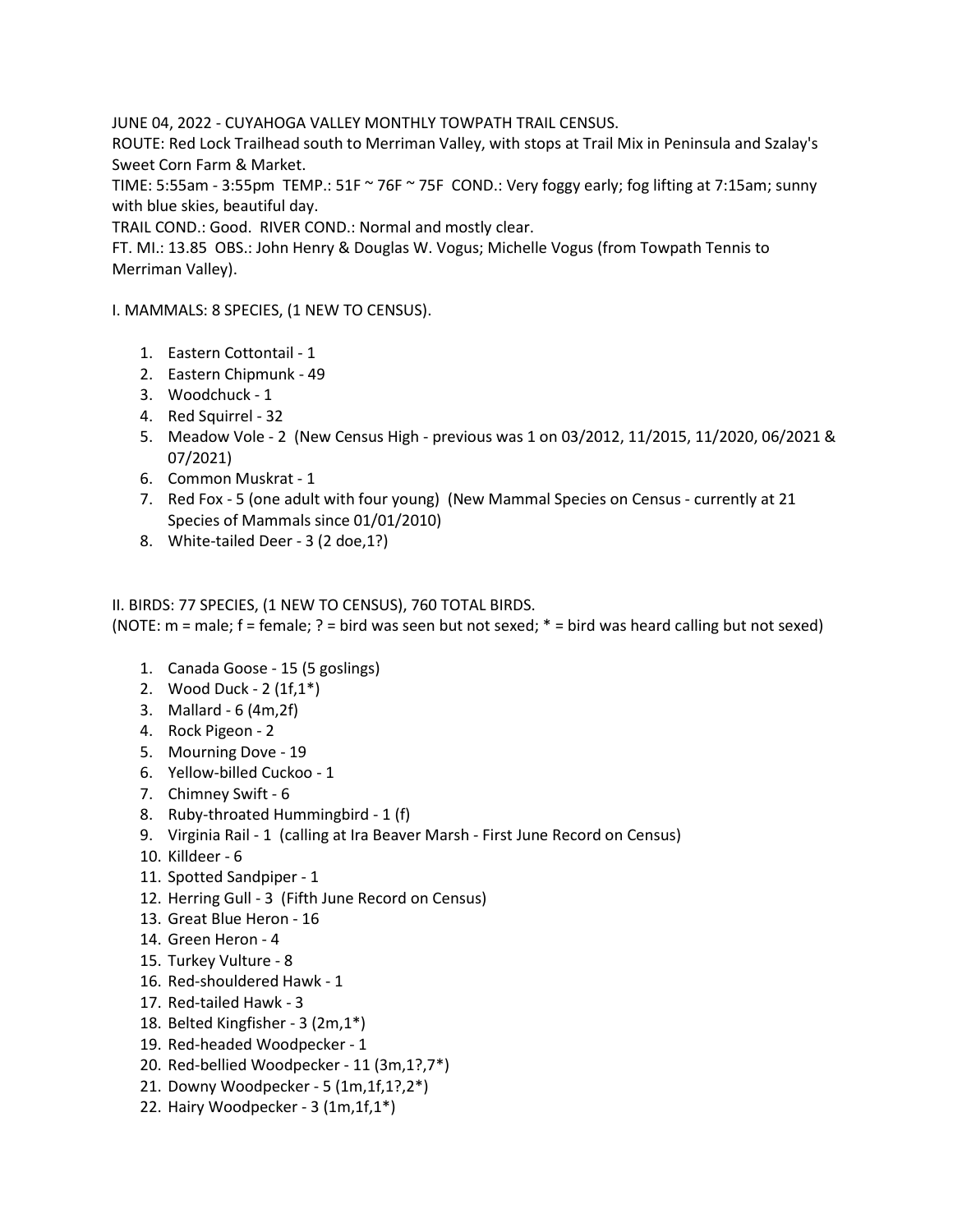- 23. Northern Flicker 5 (1m,1f,3\*)
- 24. Pileated Woodpecker 5 (1m,1?,3\*)
- 25. Peregrine Falcon 1 (m)
- 26. Great Crested Flycatcher 6
- 27. Eastern Kingbird 4
- 28. Eastern Wood-Pewee 7
- 29. Acadian Flycatcher 5
- 30. Willow Flycatcher 6 (Tied Census High from 06/2011 & 06/2020)
- 31. Eastern Phoebe 3
- 32. Yellow-throated Vireo 5
- 33. Warbling Vireo 29
- 34. Red-eyed Vireo 20
- 35. Blue Jay 15
- 36. American Crow 9
- 37. Tree Swallow 8
- 38. Northern Rough-winged Swallow 2
- 39. Barn Swallow 9
- 40. Black-capped Chickadee 7
- 41. Tufted Titmouse 10
- 42. White-breasted Nuthatch 7 (1m,1f,5\*)
- 43. House Wren 4
- 44. Carolina Wren 11
- 45. Veery 2
- 46. American Robin 30 (2 juvenile)
- 47. Gray Catbird 19
- 48. European Starling 28
- 49. Cedar Waxwing 19
- 50. House Sparrow 15
- 51. House Finch 7 (3m,1?,3\*)
- 52. American Goldfinch 9 (4m,2f,3\*)
- 53. Chipping Sparrow 4
- 54. Field Sparrow 1
- 55. Song Sparrow 42
- 56. Swamp Sparrow 15
- 57. Eastern Towhee 4 (3m,1\*)
- 58. Yellow-breasted Chat 2 (both birds calling back and forth west of where the Stanford Hostel Connector Trail meets the Towpath Trail - Third Record on Census, First June Record on Census & New Census High - previous was 1 on 05/2018 & 09/2019)
- 59. Orchard Oriole 6 (m)
- 60. Baltimore Oriole 20 (15m,5f one nest in an ash tree)
- 61. Red-winged Blackbird 69 (37m,31f,1 juvenile)
- 62. Brown-headed Cowbird 6 (m)
- 63. Common Grackle 31
- 64. Louisiana Waterthrush 5 (Tied Census High from 05/2019 & 05/2022)
- 65. Blue-winged Warbler 2 (m)
- 66. Common Yellowthroat 30 (m)
- 67. Hooded Warbler 2 (m)
- 68. American Redstart 8 (6m,1 immature m,1f)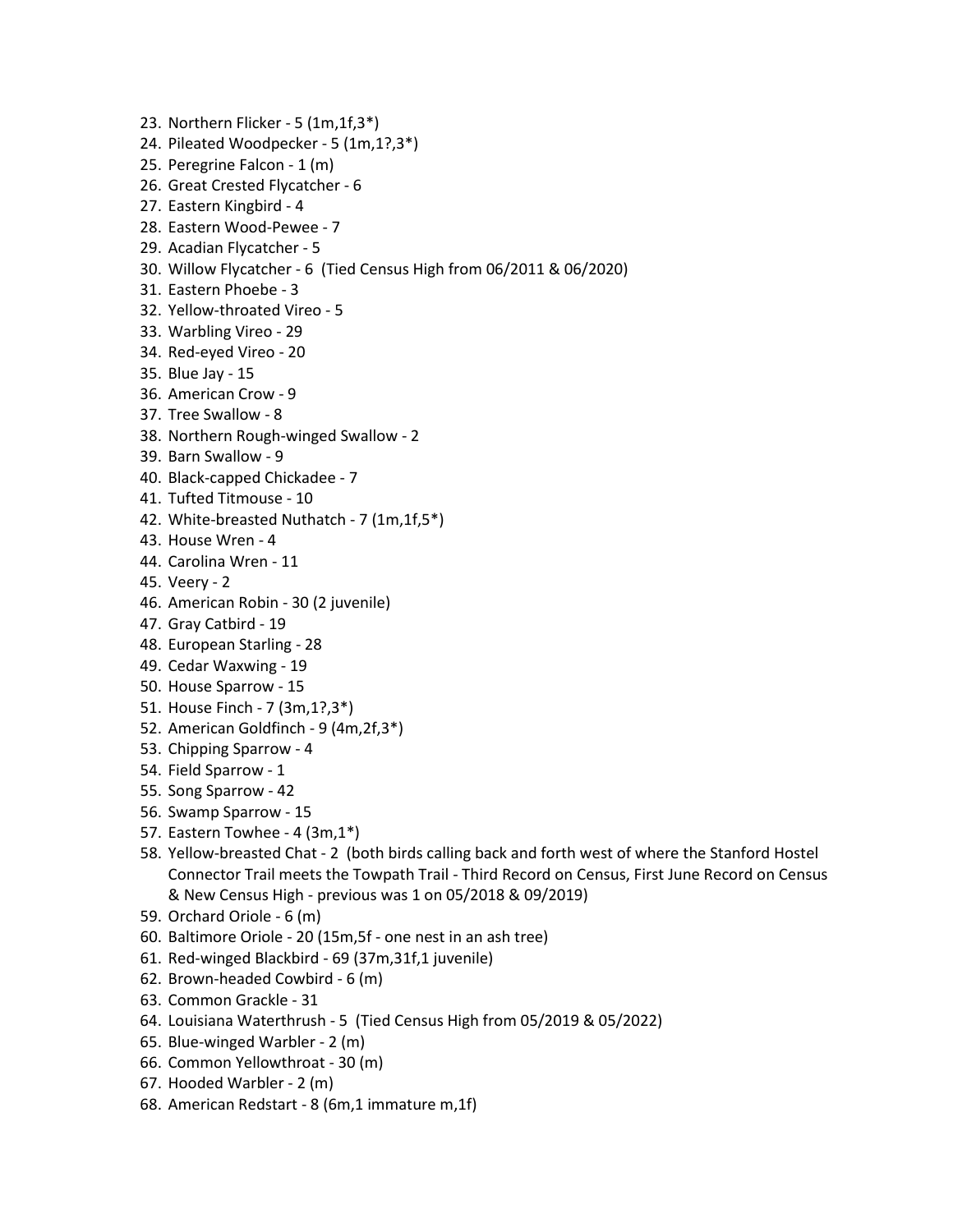- 69. Cerulean Warbler 3 (m)
- 70. Northern Parula 1 (m)
- 71. Yellow Warbler 21 (m)
- 72. Yellow-throated Warbler 4 (m)
- 73. Prairie Warbler 1 (m) (singing at the powerline clear cut at the southwest end of Stanford Swamp at same location as last month's Clay-colored Sparrow - New Bird Species on Census currently at 203 Bird Species since 01/01/2010)
- 74. Scarlet Tanager 2 (m)
- 75. Northern Cardinal 29 (20m,3f,3\*,1 juvenile\*)
- 76. Rose-breasted Grosbeak 8 (7m,1f)
- 77. Indigo Bunting 12 (m)

Unidentified Passerines - 7

III. REPTILES: 3 SPECIES.

- 1. Common Snapping Turtle 12
- 2. Midland Painted Turtle 36
- 3. Eastern Spiny Softshell 1

## IV. AMPHIBIANS: 3 SPECIES.

- 1. Bullfrog 2 (1 tadpole stage)
- 2. Green Frog 28 (heard only)
- 3. Wood Frog 4 (tadpole stage) (Second June Record on Census)

## V. FISHES: 6 SPECIES.

- 1. Central Mudminnow 11 (Fourth June Record on Census)
- 2. Creek Chub 2
- 3. Bluntnose Minnow 12 (Second June Record on Census)
- 4. Largemouth Bass 3 (Fifth June Record on Census)
- 5. Bluegill 2
- 6. Pumpkinseed 8

## VI. BUTTERFLIES: 8 SPECIES.

- 1. Eastern Tiger Swallowtail 10
- 2. Cabbage Butterfly 8
- 3. Summer Azure 1
- 4. Pearl Crescent 3
- 5. Red Admiral 1 (Fourth June Record on Census)
- 6. Little Wood Satyr 9
- 7. Silver-spotted Skipper 2